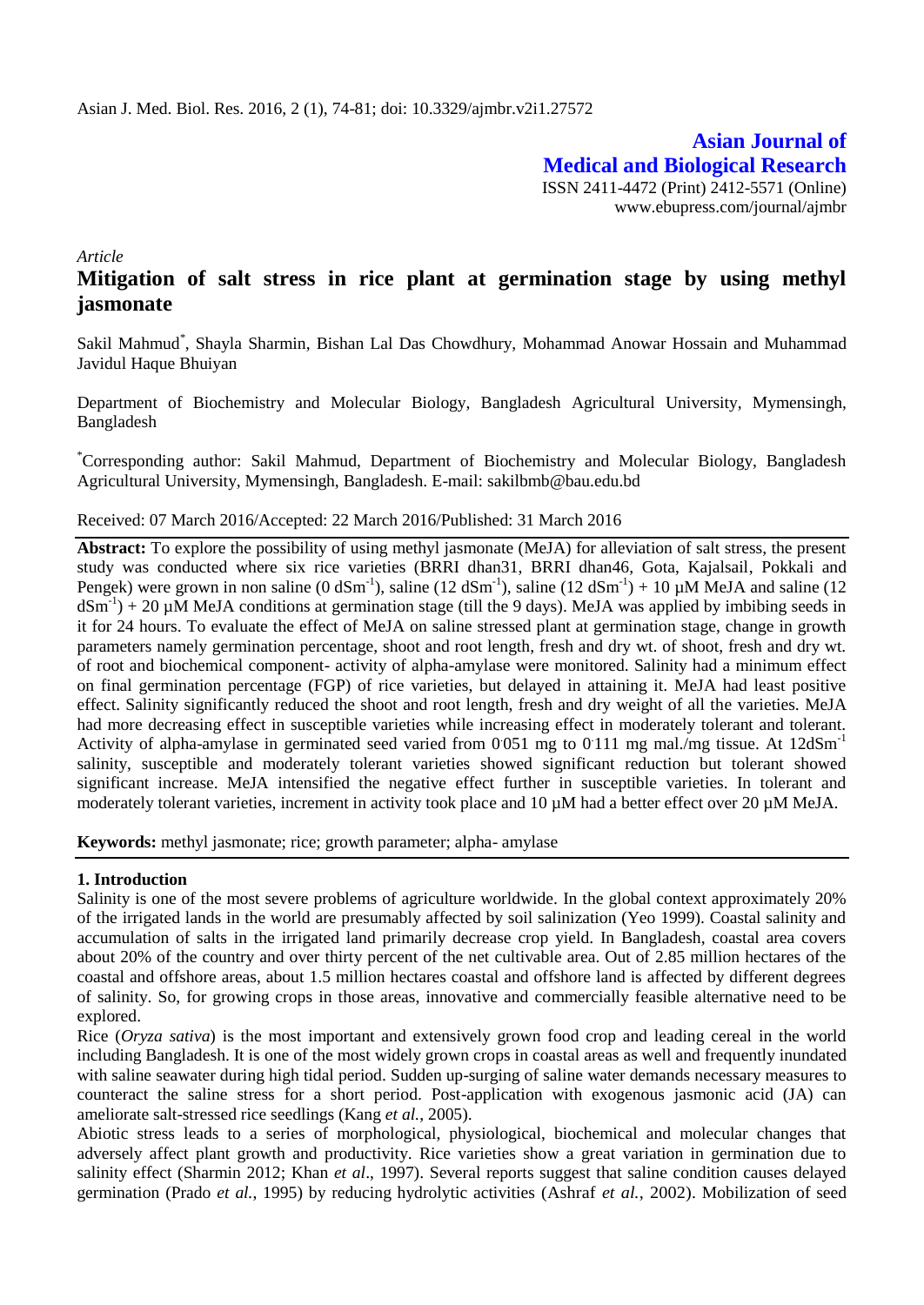reserves, which occurs during early seed germination, is crucial. Alpha amylase plays an important role in starch degradation in germinating seeds and mobilization of reserved material required for the growth of young seedling (Chen *et al*., 2006).

Methyl jasmonate (MeJA) and jasmonic acid (JA) are collectively referred to as jasmonate and are important cellular regulators which are involved in diverse developmental process such as germination, root growth, fertility, fruit ripening and senescence (Creelman and Rao 2002; Westernack and House 2002).

The response of plants to salt stress depends on multiple factors, but phytohormones are thought to be among the most important endogenous substances involved in the tolerance or susceptibility. Exogenous JA application after salt treatment may change the balance of endogenous hormones, such as ABA, which contribute in protection mechanisms against salt stress (Kang *et al.*, 2005). Pre-treatment with JA reduced the inhibitory effect of high salt concentrations on growth and photosynthesis (Tsonev *et al.*, 1998; Yoon *et al*., 2009). Exogenously applied jasmonates elicit several different physiological responses to stress and therefore increase plant resistance (Walia *et al.*, 2007; Ding *et al.*, 2002).

It should be noted that there is a lack of studies on the ameliorative effect of jasmonate on crop production under saline conditions and additional studies on this topic are warranted. The aim of the current study was to evaluate the role of MeJA in counteracting salinity stress in rice plant at germination stage. The effect of MeJA on alphaamylase activity as well as on growth parameters such as germination percentage, shoot and root length, fresh and dry wt. of shoot and fresh and dry wt. of root in salt stressed rice plant at their germination stage was monitored.

## **2. Materials and Methods**

The experiment was conducted at the laboratory of the Department of Biochemistry and Molecular Biology, Bangladesh Agricultural University, Mymensingh, during the period from January to November, 2014.

## **2.1. Plant material**

Two high yielding varieties (BRRI dhan31 and BRRI dhan46) and four local varieties (Pokkali, Pengek, Kajalsail, Gota) were used in the experiment. Among the varieties, BRRI dhan31 and BRRI dhan46 are susceptible, Kajalsail and Gota are moderately tolerant and Pokkali and Pengek are tolerant to salt stress as reported by Bangladesh Rice Research Institute (BRRI).

### **2.2. Treatments application**

Salinity (12 dSm<sup>-1</sup>) combined with two levels of methyl jasmonate (10  $\mu$ M and 20  $\mu$ M) were applied. Rice (*Oryza sativa)* seeds were sterilized with 2.5% sodium hypochlorite for 15 min and washed thoroughly with distilled water. These seeds were then placed in deep petri dishes containing filter papers. Each petri dish contained 25 rice seeds. In case of control  $(T_0)$ , 10 ml of distilled water was added to the petri dish. To develop salinity stress  $T_1 (EC=12 \text{ dSm}^{-1})$ , filter papers were moistened with 10 ml of salt solutions. In case of treatments,  $T_2$  and  $T_3$ , seeds were imbibed in presence of methyl jasmonate for 24 h before placement to the petri dishes. Properly imbibed seeds were placed in petri dishes containing moistened filter papers to allow them to germinate. Each treatment was performed three times. The seeds were allowed to germinate at around 30˚C in the dark for 9 days**.**

## **2.3. Determination of growth parameters**

## **2.3.1. Germination percentage**

The number of sprouted and germinated seeds was counted daily commencing from  $4<sup>th</sup>$  day till the  $9<sup>th</sup>$ . After 9 days, final count was done and germination percentage of each day was calculated by the following formula: Germination Percentage (%GE) = (Total number of seeds germinated/Total number of seeds taken for germination)  $\times$ 100.

### **2.3.2. Shoot and root length**

Shoot and root length of five randomly selected seedlings from each replication were measured daily from 5<sup>th</sup> to  $9<sup>th</sup>$  days withdrawing the seedlings from the petri dish.

## **2.3.3. Fresh and dry weight of shoot and root**

Fresh weight of shoot and root were determined immediately after harvest. Dry weight was recorded by drying the sample in an oven at 70˚C till attained a constant weight.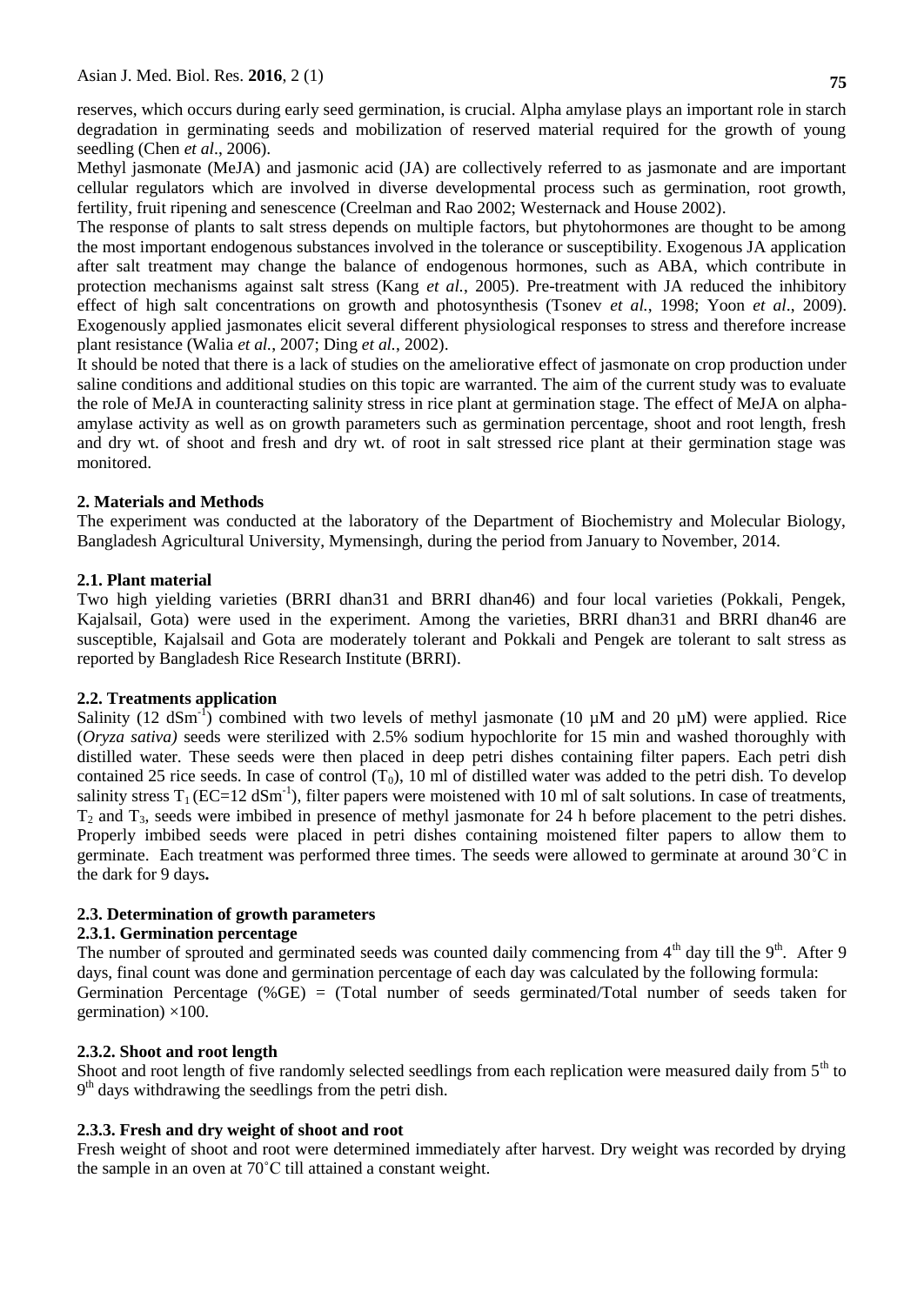#### **2.3.4. Determination of alpha-amylase activity**

Alpha-amylase activity was determined spectrophotometrically by using 3, 5 dinitrosalicylic acid (DNSA) following the procedure of Bernfeld (1955). After 9 days of salt treatment, germinating seeds were used for the determination of amylase activity. Growing embryonic tissues (scutellum, roots, and shoots) and seed coat were carefully removed from rice seeds. Endosperm tissues were used for amylase extraction. Five hundred milligrams endosperm tissue was crushed with 10 ml of 002 M phosphate buffer at pH 6.0. The homogenate was centrifuged at 2500 rpm for 20 minutes. The supernatant was used to determine the enzyme activity.

#### **2.4. Statistical analysis**

The experiment were arranged in a completely randomized design with three replications and the data collected and calculated were analyzed using MSTAT – C computer programs and comparison of means were tested for significance using least significant difference (LSD) test, at 0.01 level of probability.

#### **3. Results**

### **3.1. Germination percentage**

Salinity imposed a negligible reduction in all rice varieties from  $4<sup>th</sup>$  to  $9<sup>th</sup>$  days (Table 1). In this study, the effect of salinity on final germination percentage (FGP) of rice seeds was not pronounced. Under control condition, two susceptible varieties showed 100% and 96% germination at  $4<sup>th</sup>$  day respectively. In each treatment, the maximum germination rate attained by a variety was considered as final germination percentage (FGP) and it was 100% in case of both BRRI dhan31 and BRRI dhan46. Under saline condition, BRRI dhan31 showed a slight reduction (96%) whereas BRRI dhan46 had the same value compared to the control plants.

Exogenously applied MeJA had negligible effect. When the rice seeds of BRRI dhan31was treated with 10  $\mu$ M and20µM MeJA and were grown in saline condition, the observed germination percentage (%GE) were 98% and 96% respectively. Under similar condition, BRRI dhan46 had 100% and 96% respectively. Moderately tolerant varieties, Gota and Kajalsail showed similar FGP (100) at  $9<sup>th</sup>$  day under control condition. Salinity caused slight reduction in FGP (96 and 98). MeJA treatment had positive effect and FGP reached to 100% on MeJA treatment in case of both the varieties as well as treatments (10  $\mu$ M and 20 $\mu$ M). Tolerant varieties, Pokkali and Pengek had 100% FGP under control condition. However, under saline condition, Pokkali showed a reduction (96%) compared to that of control at  $9<sup>th</sup>$  day. Both varieties attained a maximum germination percentage (100%) at 10 µM MeJA condition. At 20 µM MeJA treatment, Pokkali maintained its optimum germination rate but reduction (98%) was noticed in Pengek.

#### **3.2. Shoot length**

It appeared that saline conditions significantly reduced the shoot length of all varieties (Figure 1). At the salt concentration, reduction was ranged from 25.96% to 49.14%. In applying MeJA, reduction was further enhanced in the susceptible varieties and the maximum reduction (3 times) was shown by BRRI dhan46 with the application of 20 µM MeJA. In case of moderately tolerant and tolerant varieties, positive effect was monitored and increase rate ranged from 5.61% to 19.52% in moderately tolerant while 0.929% to 12.21% in tolerant varieties.

#### **3.3. Root length**

The root length of all the rice varieties was significantly reduced in saline condition and the reduction rate ranged from 37.51% to 52.63% (Figure 2). On applying MeJA, further reduction was noticed in the susceptible varieties and the reduction rate ranged from 8.36% to 41.16%. In case of moderately tolerant and tolerant varieties, reduction due to salinity was mitigated and root length increase rate ranged from 4.51% to 6.13% in moderately tolerant while 2.94% to 18.91% in tolerant varieties. Better performance was observed in Pokkali on applying 20  $\mu$ M MeJA.

#### **3.4. Fresh and dry weight of shoot**

Shoot fresh wt. and dry wt. was inversely proportional to salinity i.e. decrease in saline condition (Table 2). Reduction rate ranged from 23.81% to 59.09% in case of fresh wt. while 16.67% to 61.11% of dry wt. On applying MeJA, both fresh and dry wt. were decreased in susceptible varieties which ranged from 4.80% to 37.63% in case of fresh wt. fresh wt. while 12.5% to 38.10% of dry wt. compared to saline condition. In case of moderately tolerant and tolerant varieties, both fresh and dry wt. was further enhanced upon applying MeJA. Maximum increase of fresh wt. was observed in Pengek upon 20  $\mu$ M MeJA application while in case of dry wt., both tolerant varieties got maximum increase.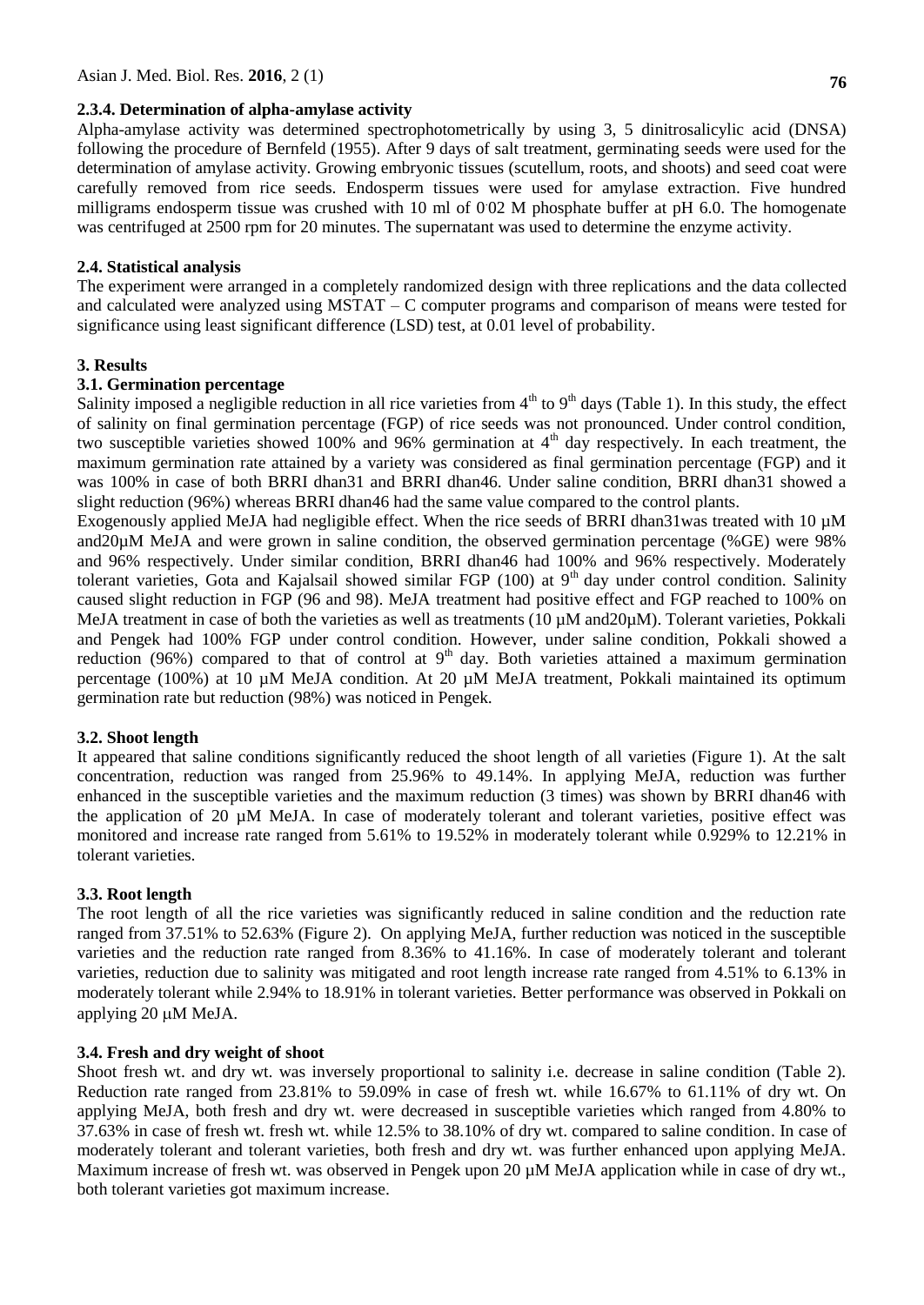|                             | <b>Variety</b>     | Days of                | <b>Germination percent (%GE)</b> |                |                |       |  |  |  |
|-----------------------------|--------------------|------------------------|----------------------------------|----------------|----------------|-------|--|--|--|
|                             |                    | germination            | $T_0$                            | $\mathbf{T}_1$ | T <sub>2</sub> | $T_3$ |  |  |  |
|                             |                    |                        |                                  |                |                |       |  |  |  |
|                             | <b>BRRI</b> dhan31 | 4 <sup>th</sup> day    | 100                              | 88             | 96             | 96    |  |  |  |
|                             |                    | $5th$ day              | 100                              | 92             | 98             | 96    |  |  |  |
|                             |                    | $6th$ day              | 100                              | 96             | 98             | 96    |  |  |  |
|                             |                    | $7th$ day              | 100                              | 96             | 98             | 96    |  |  |  |
|                             |                    | $8th$ day              | 100                              | 96             | 98             | 96    |  |  |  |
|                             |                    | $9th$ day              | 100                              | 96             | 98             | 96    |  |  |  |
| Susceptible variety         |                    |                        |                                  |                |                |       |  |  |  |
|                             | <b>BRRI</b>        | 4 <sup>th</sup> day    | 96                               | 96             | 92             | 88    |  |  |  |
|                             | dhan46             | $5th$ day              | 100                              | 100            | 96             | 96    |  |  |  |
|                             |                    | $6th$ day              | 100                              | 100            | 100            | 96    |  |  |  |
|                             |                    | $7th$ day              | 100                              | 100            | 100            | 96    |  |  |  |
|                             |                    | $8th$ day              | 100                              | 100            | 100            | 96    |  |  |  |
|                             |                    | $9th$ day              | 100                              | 100            | 100            | 96    |  |  |  |
|                             |                    | 4 <sup>th</sup> day    | 96                               | 92             | 100            | 100   |  |  |  |
|                             | Kajalsail          | $5th$ day              | 100                              | 96             | 100            | 100   |  |  |  |
|                             |                    | $6th$ day              | 100                              | 96             | 100            | 100   |  |  |  |
|                             |                    | $7th$ day              | 100                              | 96             | 100            | 100   |  |  |  |
|                             |                    | 8 <sup>th</sup> day    | 100                              | 96             | 100            | 100   |  |  |  |
| Moderately Tolerant variety |                    | 9 <sup>th</sup> day    | 100                              | 96             | 100            | 100   |  |  |  |
|                             |                    |                        |                                  |                |                |       |  |  |  |
|                             |                    | 4 <sup>th</sup> day    | 100                              | 92             | 100            | 100   |  |  |  |
|                             | Gota               | $5th$ day              | 100                              | 98             | 100            | 100   |  |  |  |
|                             |                    | $6th$ day              | 100                              | 98             | 100            | 100   |  |  |  |
|                             |                    | $7th$ day              | 100                              | 98             | 100            | 100   |  |  |  |
|                             |                    | $8th$ day              | 100                              | 98             | 100            | 100   |  |  |  |
|                             |                    | $9th$ day              | 100                              | 98             | 100            | 100   |  |  |  |
|                             |                    | 4 <sup>th</sup> day    | 100                              | 96             | 100            | 96    |  |  |  |
|                             | Pokkali            | $5th$ day              | 100                              | 96             | 100            | 100   |  |  |  |
|                             |                    | $6th$ day              | 100                              | 96             | 100            | 100   |  |  |  |
|                             |                    | $7th$ day              | 100                              | 96             | 100            | 100   |  |  |  |
|                             |                    | $8th$ day              | 100                              | 96             | 100            | 100   |  |  |  |
|                             |                    | $9th$ day              | 100                              | 96             | 100            | 100   |  |  |  |
| Tolerant variety            |                    |                        |                                  |                |                |       |  |  |  |
|                             |                    | 4 <sup>th</sup><br>day | 100                              | 96             | 100            | 98    |  |  |  |
|                             | Pengek             | $5th$ day              | 100                              | 100            | 100            | 98    |  |  |  |
|                             |                    | $6th$ day              | 100                              | 100            | 100            | 98    |  |  |  |
|                             |                    | $7th$ day              | 100                              | 100            | 100            | 98    |  |  |  |
|                             |                    | $8^{th}$ day           | 100                              | 100            | 100            | 98    |  |  |  |
|                             |                    | $9^{th}$ day           | 100                              | 100            | 100            | 98    |  |  |  |

**Table 1. Changes in germination percentage of rice seed under salt stress and MeJA application.**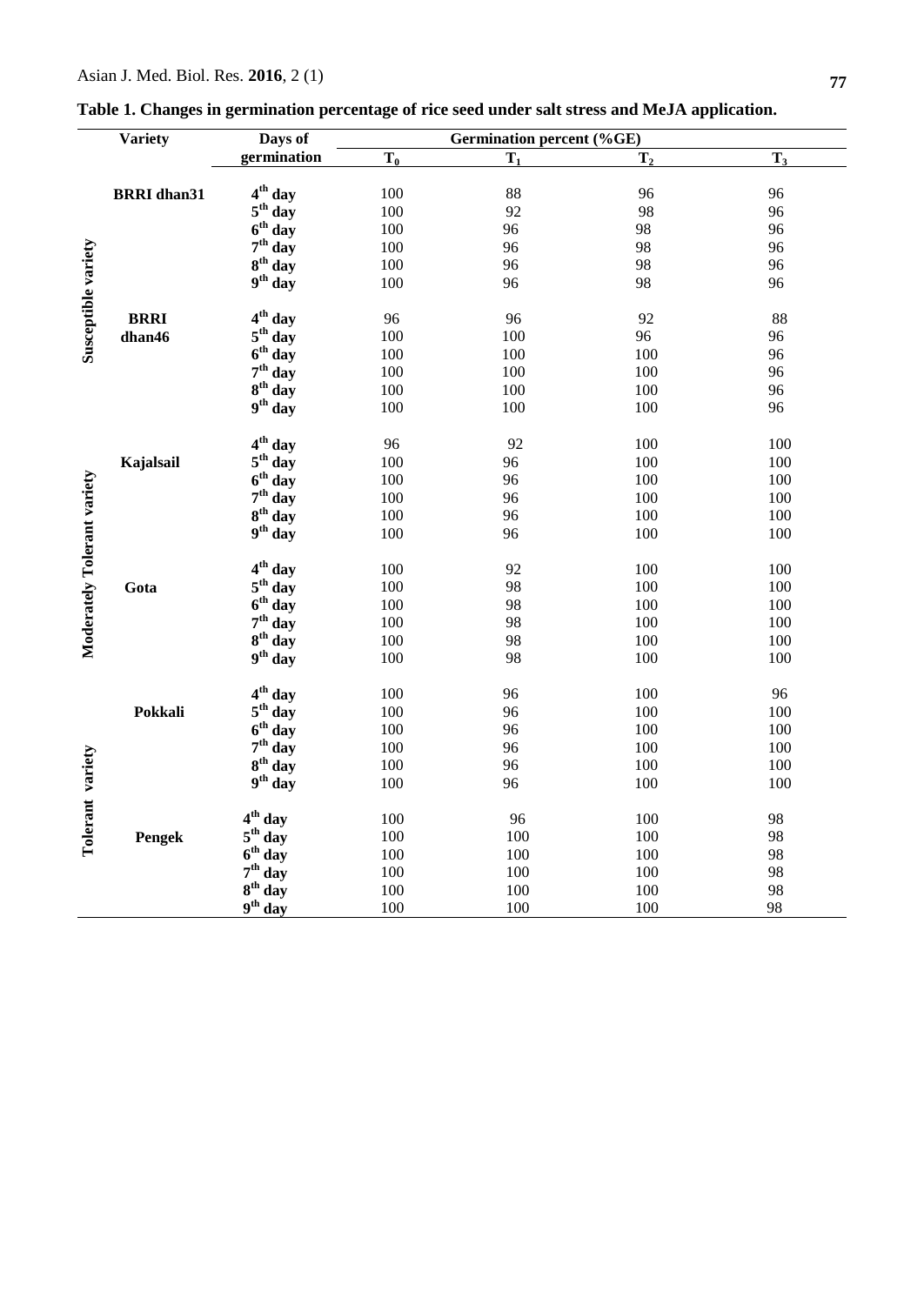|              |  |  |  |  | Table 2. Changes in fresh weight and dry weight of shoot of rice seedlings under salt stress and MeJA |  |  |  |
|--------------|--|--|--|--|-------------------------------------------------------------------------------------------------------|--|--|--|
| application. |  |  |  |  |                                                                                                       |  |  |  |

| <b>Variety</b>                       | Fresh weight of shoot $(g / 5$ plants) |                          |                          |                          |  |  |  |  |
|--------------------------------------|----------------------------------------|--------------------------|--------------------------|--------------------------|--|--|--|--|
|                                      | $T_0$                                  | $\mathbf{T}_1$           | $\mathbf{T}_2$           | $\mathbf{T}_3$           |  |  |  |  |
| BRRI dhan31                          | $0.192^{\text{a}}$                     | $0.104^b$ (-45.83)       | $0.099b^c$ (-4.80)       | $0.065^{\circ}$ (-37.5)  |  |  |  |  |
| BRRI dhan46                          | $0.132^{a}$                            | $0.093^b$ (-29.55)       | $0.062^{\circ}$ (-33.33) | $0.058^{\circ}$ (-37.63) |  |  |  |  |
| Kajalsail                            | $0.119^{a}$                            | $0.060^b$ (-49.58)       | $0.062^b$ (+3.33)        | $0.061^b$ (+1.67)        |  |  |  |  |
| Gota                                 | $0.147^{\rm a}$                        | $0.112^b$ (-23.81)       | $0.126^{ab}$ (+12.5)     | $0.122^b$ (+8.93)        |  |  |  |  |
| Pokkali                              | $0.184^{a}$                            | $0.086^{\circ}$ (-53.26) | $0.107^{bc} (+24.42)$    | $0.130^b$ (+51.16)       |  |  |  |  |
| Pengek                               | $0.198^{\rm a}$                        | $0.081^{\circ}$ (-59.09) | $0.124^b$ (+53.08)       | $0.134^b$ (+65.43)       |  |  |  |  |
| Dry weight of shoot $(g / 5$ plants) |                                        |                          |                          |                          |  |  |  |  |
| BRRI dhan31                          | $0.0165^{\text{a}}$                    | $0.0105^b(-36.36)$       | $0.0065^b$ (-38.10)      | $0.0085^b$ (-19.05)      |  |  |  |  |
| BRRI dhan46                          | $0.020^a$                              | $0.012^b$ (-40)          | $0.010^b$ (-16.67)       | $0.0105^b$ (-12.5)       |  |  |  |  |
| Kajalsail                            | $0.018^{\rm a}$                        | $0.007^b$ (-61.11)       | $0.008^b$ (+14.29)       | $0.009^b$ (+28.57)       |  |  |  |  |
| Gota                                 | $0.018^{\rm a}$                        | $0.015^a$ (-16.67)       | $0.016^a$ (+6.67)        | $0.017^a$ (+13.33)       |  |  |  |  |
| Pokkali                              | $0.026^{\rm a}$                        | $0.014^c$ (-46.15)       | $0.018^{bc}$ (+28.57)    | $0.019^b$ (+35.71)       |  |  |  |  |
| Pengek                               | $0.029$ <sup>a</sup>                   | $0.014^c$ (-51.72)       | $0.018^b$ (+28.57)       | $0.019^b$ (+35.71)       |  |  |  |  |

Figures in parenthesis of  $T_1$  were calculated as percentage based on the values in control  $(T_0)$  and figures in parenthesis of  $T_2$  and  $T_3$  were computed as percentage based on the values obtained from saline stress  $(T_1)$ .

(+) indicates "%increase", (-) indicates "%decrease". Significant differences in the treatments are shown with different letters  $(p < 0.01)$ .

**Table 3. Changes in fresh weight and dry weight of root of rice seedlings under salt stress and MeJA application.**

| <b>Variety</b>                      | Fresh weight of root $(g / 5$ plants) |                          |                          |                          |  |  |  |  |
|-------------------------------------|---------------------------------------|--------------------------|--------------------------|--------------------------|--|--|--|--|
|                                     | $T_0$                                 | $T_1$                    | $\mathbf{T}_2$           | $T_3$                    |  |  |  |  |
| BRRI dhan31                         | $0.133^a$                             | $0.083^b$ (-37.59)       | $0.074^b$ (-10.84)       | $0.067^b$ (-19.27)       |  |  |  |  |
| BRRI dhan46                         | $0.142^a$                             | $0.101^b$ (-28.87)       | $0.067^{\circ}$ (-33.66) | $0.058^{\circ}$ (-42.57) |  |  |  |  |
| Kajalsail                           | $0.154^{a}$                           | $0.068^b$ (-55.84)       | $0.078^b$ (+14.71)       | $0.072^b$ (+5.88)        |  |  |  |  |
| Gota                                | $0.103^a$                             | $0.056^b$ (-45.63)       | $0.103^a$ (+83.93)       | $0.101^a$ (+80.36)       |  |  |  |  |
| Pokkali                             | $0.11^{\rm a}$                        | $0.066^b$ (-40)          | $0.066^b$ (0)            | $0.071^b$ (+7.58)        |  |  |  |  |
| Pengek                              | $0.126^{\rm a}$                       | $0.026^{\circ}$ (-79.37) | $0.054^b$ (+107.7)       | $0.049^b$ (+88.46)       |  |  |  |  |
| Dry weight of root $(g / 5$ plants) |                                       |                          |                          |                          |  |  |  |  |
| BRRI dhan31                         | $0.016^a$                             | $0.009^b$ (-43.75)       | $0.006^b$ (-33.33)       | $0.005^b$ (-44.44)       |  |  |  |  |
| BRRI dhan46                         | $0.0165^{\text{a}}$                   | $0.0085^b$ (-48.48)      | $0.006^b$ (-29.41)       | $0.007^b$ (-17.65)       |  |  |  |  |
| Kajalsail                           | $0.0185^{\text{a}}$                   | $0.007^{\circ}$ (-62.16) | $0.013^b$ (+92.86)       | $0.008^{\circ}$ (+14.29) |  |  |  |  |
| Gota                                | $0.020^{\rm a}$                       | $0.011^b$ (-45)          | $0.014^b$ (+27.27)       | $0.012^b$ (+9.09)        |  |  |  |  |
| Pokkali                             | $0.0145^{\text{a}}$                   | $0.0075^b$ (-48.27)      | $0.0089^b$ (+18.67)      | $0.0095^b (+26.67)$      |  |  |  |  |
| Pengek                              | $0.0195^{\text{a}}$                   | $0.005^b$ (-74.36)       | $0.009^b$ (+80)          | $0.0095^b$ (+90)         |  |  |  |  |

Figures in parenthesis of  $T_1$  were calculated as percentage based on the values in control  $(T_0)$  and figures in parenthesis of  $T_2$  and  $T_3$  were computed as percentage based on the values obtained from saline stress (T<sub>1</sub>).

(+) indicates "%increase", (-) indicates "%decrease". Significant differences in the treatments are shown with different letters ( $p < 0.01$ ).



**Figure 1. MeJA-induced changes in shoot length of salt stressed rice varieties at 9th day. Significant differences in the treatments are shown with different letters (p <0.01).**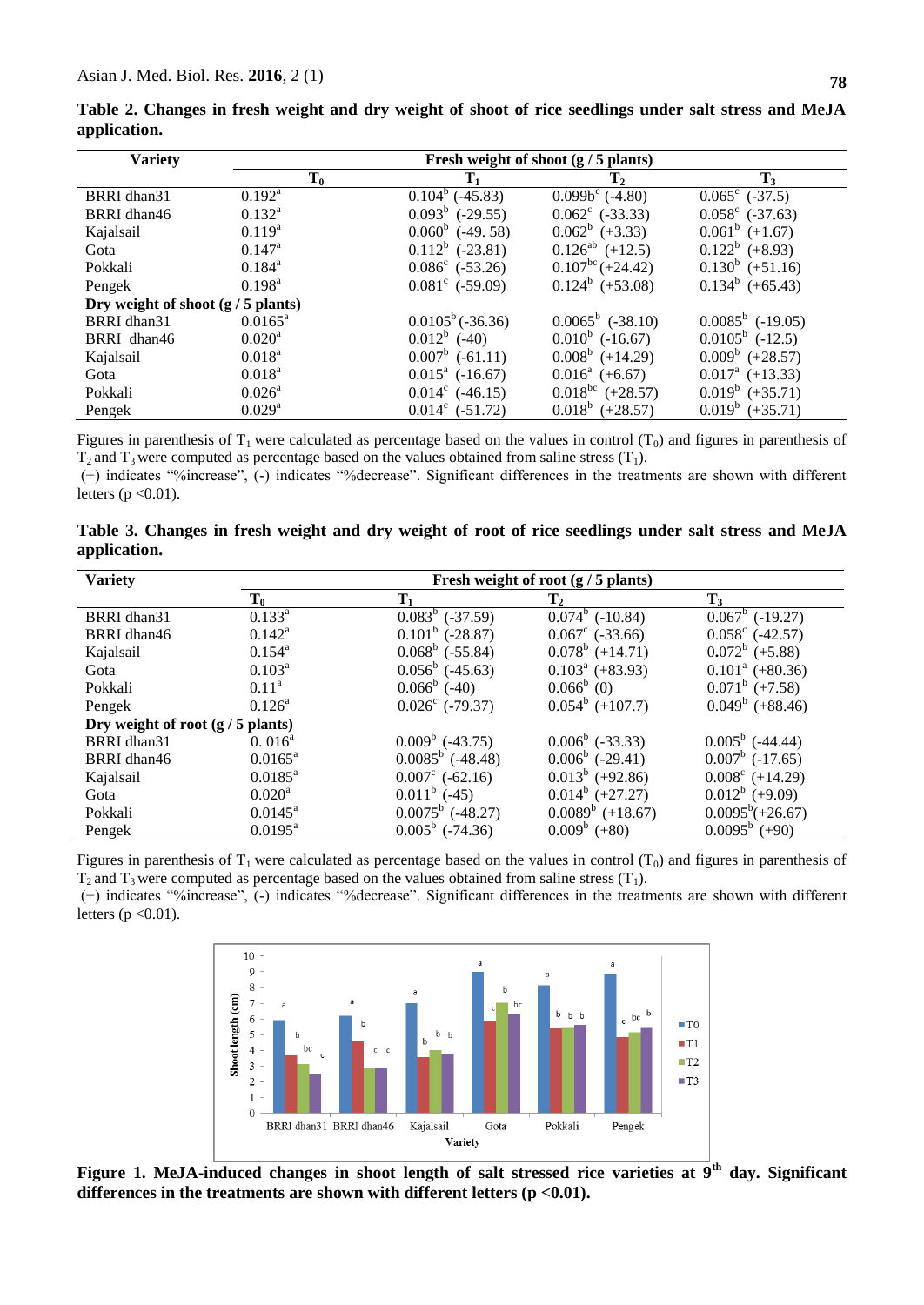

**Figure 2. MeJA-induced changes in root length of salt stressed rice varieties at 9th day. Significant differences in the treatments are shown with different letters (p <0.01).**



**Figure 3. MeJA-induced changes in alpha-amylase activity of salt stressed a) susceptible, b) moderately tolerant, c) tolerant varieties. Significant differences in the treatments are shown with different letters (p <0.01).**

## **3.5. Fresh and dry weight of root**

Like shoot wt., all the varieties had significant reduction of both fresh and dry wt. of root on applying salt stress (Table 3). The reduction rate ranged from 28.87% to 79.37% in case of fresh wt. while 43.75% to 74.36% of dry wt. On applying MeJA, except susceptible varieties both moderately tolerant and tolerant varieties had increased and this rate ranged from 0% to 107.7% in case of fresh wt. while 9.09% to 92.84% of dry wt. compared to saline condition. Better performance was shown by Pengek in case of fresh wt. on applying 10  $\mu$ M MeJA whereas 20  $\mu$ M in case of dry wt.

#### **3.6. Alpha-amylase activity**

In germinated rice seed (control,  $T_0$ ), alpha-amylase activity varied from 0.051 to 0.114 mg mal. /mg tissue and under saline stress  $(T_1)$ , the activity ranged from 0.043 to 0.098 mg mal. / mg tissue (Figure 3). At 12 dSm<sup>-1</sup> salinity, susceptible and moderately tolerant varieties showed significant reduction while tolerant varieties showed increase in alpha amylase activity.

Upon applying MeJA, negative effect on alpha-amylase activity was observed in the susceptible varieties. In BRRI dhan31, reduction of 33 26% and 9 30% were observed under 10 µM and 20 µM MeJA treated plants respectively while 12 35% and 617% reduction occurred in BRRI dhan46 plants. In moderately tolerant varieties, both the varieties showed positive effects upon applying MeJA. In Kajalsail, 422% and 141% while in Gota 25 0% and 21 67% increase in alpha-amylase activity was observed when 10  $\mu$ M and 20  $\mu$ M MeJA were applied in saline stressed rice seedlings. In tolerant varieties, salt stress increased the alpha-amylase activity which was further enhanced by MeJA application. However, no dose dependent enhancement in alpha-amylase activity was found. In Pokkali, an increment of 172% and 1379% while in Pengek 2959% and 204% increment was observed in 10  $\mu$ M and 20  $\mu$ M MeJA treated plants respectively.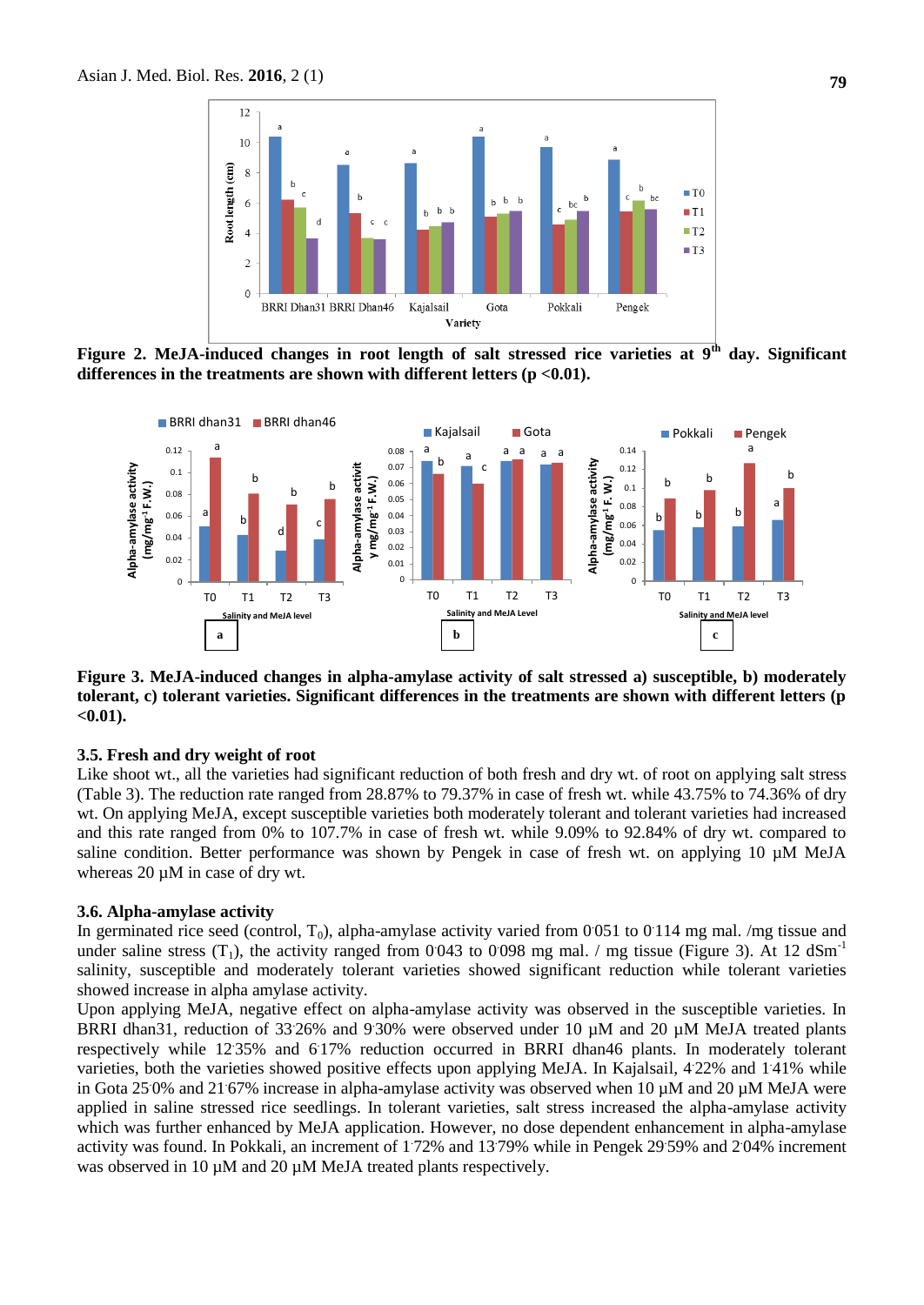#### **4. Discussion**

Salinity did not produce any noticeable change in the %GE. As a result a substantial positive effect of MeJA against saline stress was hard to ascertain. Nevertheless, MeJA showed a positive effect on %GE at 10 µM MeJA on  $4<sup>th</sup>$  day except in BRRI dhan46. Application of 20  $\mu$ M MeJA often demonstrated negative effect. The present study shows that the germination percentage slightly decreased in most of the varieties due to induced salinity. The finding is in line with those of Anbumalarmathi and Mehta (2013); Mondal *et al.* (2015) and Kumar *et al.* (2012). Kapoor (2011) also reported that *Oryza sativa* showed significant reduction in seed germination with 100 mM NaCl concentration in comparison to control. Upon applying MeJA, dual effect occurred in present study which is also supported by Jin-Hua *et al.* (2007). In susceptible varieties, increased level of MeJA reduces the %GE which is also supported by Hasibi *et al.* (2008) and Norastehnia *et al.* (2007). The present study also revealed that low concentration of MeJA increases %GE which is also supported by Jin-Hua *et al.* (2007) and Enteshar and Jafari (2013).

The present study shows that applying salt stress at germination stage reduced the shoot and root length of all the varieties which is also supported by Mondal *et al.* (2015); Ologundudu *et al.* (2014) and Abbas *et al.* (2013). Pre-soaking maize grains with MeJA led to increase in shoot and root length and counteracted the negative effects of NaCl stress on plant (Rezai *et al.*, 2013; Abdelgawad *et al.*, 2014; Yoon *et al.*, 2009). Inhibitory effect also showed by some varieties upon MeJA application which also supported by Enteshar and Jafari (2013). The findings are matching well with result of present study where external use of MeJA counteracted the inhibitory effect of salt stress on shoot length. However, this was true for moderately tolerant and tolerant varieties. In susceptible varieties, MeJA couldn't restrain the inhibitory effect of salt stress.

Hussain *et al.* (2013); Mondal *et al.* (2015) and Shereen *et al.* (2007) reported that applying salinity resulted in reduction in fresh and dry weight of both shoot and root of rice seedlings which are in line with the present work as in susceptible varieties. Upon applying methyl jasmonate, fresh and dry weight increased in moderately tolerant and tolerant varieties which were also mentioned by Rezai *et al.* (2013) and Abdelgawad *et al.* (2014).

The present study shows that alpha-amylase activity in the germinating seeds was reduced significantly due to salt stress which is also mentioned by Ben Dkhil and Denden (2010). Singh (2004) stated that higher activities of amylase was observed in tolerant varieties than in susceptible varieties which is also in line with the present work where tolerant varieties showed increase in alpha-amylase activity. Upon applying MeJA, decreasing activity of alpha amylase in susceptible varieties was recorded which was also supported by [Bialecka and](http://pubag.nal.usda.gov/pubag/search.xhtml?start=0&searchText=author%3A%22Bialecka%2C+B.%22) [Kepczynski](http://pubag.nal.usda.gov/pubag/search.xhtml?start=0&searchText=author%3A%22Kepczynski%2C+J.%22) (2003) and Jin-Hua *et al.* (2007. Positive effect of MeJA to increase the alpha-amylase activity in salt stressed tolerant plants might be a plausible reason to survive those plants in salinity.

#### **5. Conclusions**

Facts on alpha-amylase activity and growth parameters support the positive effect of MeJA in alleviating saline stress. External use of MeJA in seedling and reproductive stages deserves due attention to counteract the threat from salinity.

### **Conflict of interest**

None to declare.

#### **References**

- Abbas MK, SA Ali, HH Hasan and RH Ghal, 2013. Salt tolerance study of six cultivars of rice (*Oryza sativa* l.) during germination and early seedling growth. Journal of Agricultural Science, 5: 250-259.
- Abdelgawad ZA, AA Khalafaallah and MM Abdallah, 2014. Impact of methyl jasmonate on antioxidant activity and some biochemical aspects of maize plant grown under water stress condition. Agricultural Sciences, 5: 1077-1088.
- Anbumalarmathi J and P Mehta, 2013. Effect of salt stress on germination of indica rice varieties. *eJournal of Biological Sciences,* 6: 1-6.
- Ben Dkhil B and D Mounir, 2010. Salt stress induced changes in germination, sugars, starch and enzyme of carbohydrate metabolism in *Abelmoschus esculentus* (L.) Moench seeds. African Journal of Agricultural Research, 5: 408-415.

Bernfeld P, 1955. Alpha and beta amylases. In: Methods in Enzymology, Volume 1, pp. 149-158.

- Bialecka B and J Kepczynski, 2003. Regulation of α-amylase activitiy in *Amaranthus caudatus* seeds by methyl jasmonate, gibberellin A3, benzyladenine and ethylene. Plant Growth Regulation, 39: 51-56.
- Chen PW, CM Chiang, TH Tseng and SM Yu, 2006. Interaction between rice MYBGA and the gibberellin response element controls tissue-specific sugar sensitivity of α-amylase genes. The Plant Cell, 18: 2326- 2340.